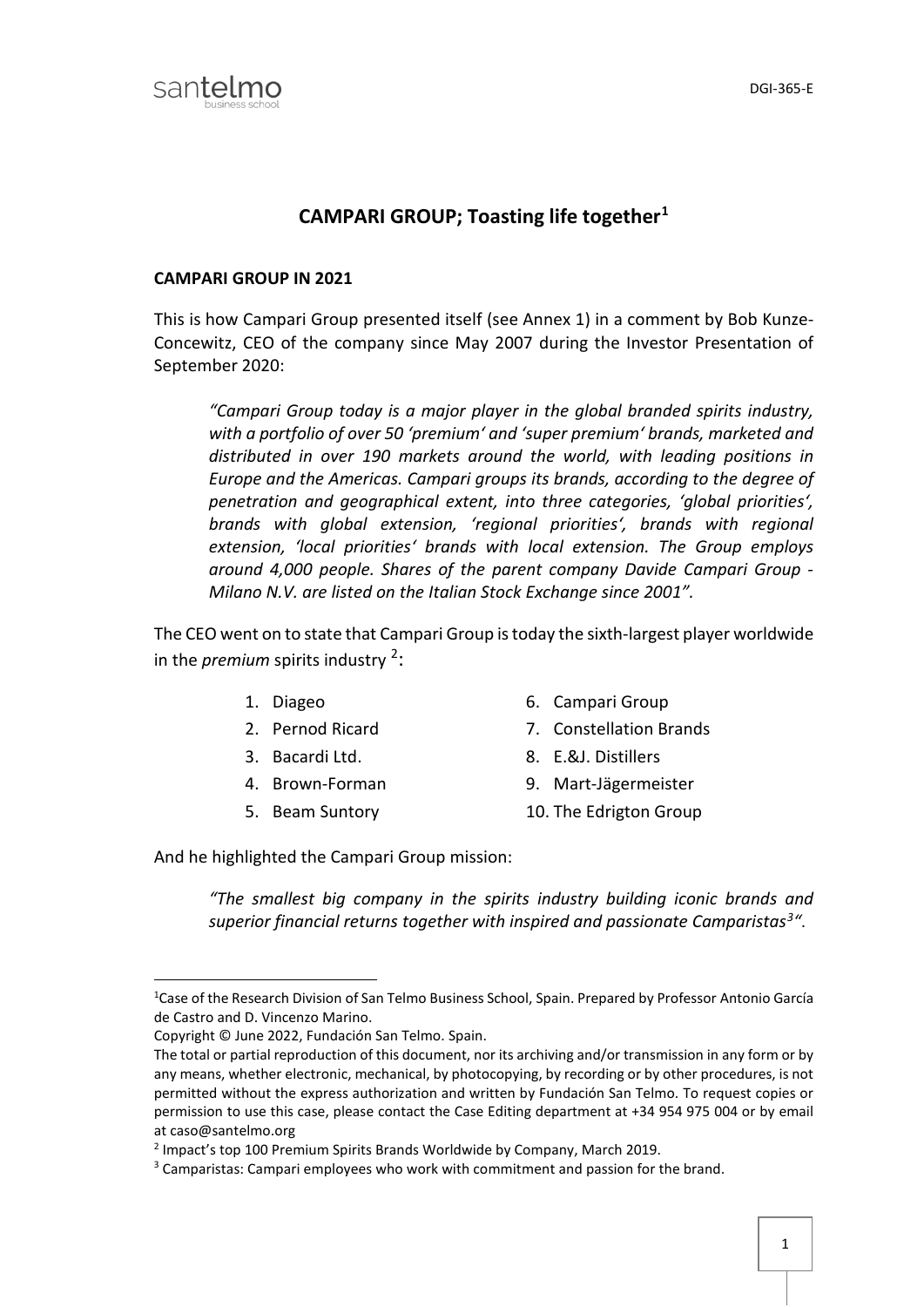

*"Our strategy —he continued stating—combines organic growth with mergers and acquisitions. This is critical to enable continued margin expansion and to drive substantial reinvestment in brand building and business infrastructure for growth.*

*At Campari Group we are passionate about our work and deeply committed to building iconic brands. They are iconic because they attract consumers, customers, 'bartenders ', and 'influencers' from around the world due to their unique taste, unparalleled quality, and intriguing and authentic stories.*

*Together we embrace our responsibilities and share our knowledge and best practices, accepting challenges and helping others to do the same with honesty and courage. 'Together' we break all cultural, organizational, and geographical barriers, working across countries, businesses and functions, with mutual trust based on our common values and goal.*

*During 2020, whilst we continued to execute our long-term strategy also via M&A, we increased our investments to drive new home consumption opportunities and we geared our organization towards more agile ways of working and new business priorities".*

The presentation of the CEO continued with a quick analysis of the financial results obtained in 2020 (see Annex 2), a year that had been strongly marked by the effects of the pandemic:

*"Campari Group reported a 4.1% fall in like-for-like sales in 2020. Like-for-like sales, which strip out currency swings and any acquisitions or sales of assets, were down 7% in the fourth quarter.* 

*Adjusted earnings before interest and taxes (EBIT) fell 21.1% on a year-on-year basis to 322 million euros (\$388.40 million).* 

*EBIT margin on sales, which is an indicator of profitability, came in at 18.2%, down from 21.1% in 2019".*

The board of directors of Davide Campari Group-Milano NV approved the half-year financial report as of June 30, 2021 (see Annex 3).

This is how Bob Kunze-Concewitz, Chief Executive Officer, commented the results*:* 

*"In the first half of 2021 we recorded double-digit growth in all key markets and clusters of brands, as well as all performance indicators. These positive trends accelerated in the seasonal peak of the second quarter, thanks to sustained consumption at home, the gradual reopening of the HORECA channel[4,](#page-1-0) effects* 

<span id="page-1-0"></span> <sup>4</sup> The HORECA channel is an acronym that refers to the first two letters of "hotels, restaurants and cafes" and is used on a daily basis to refer to businesses in this sector